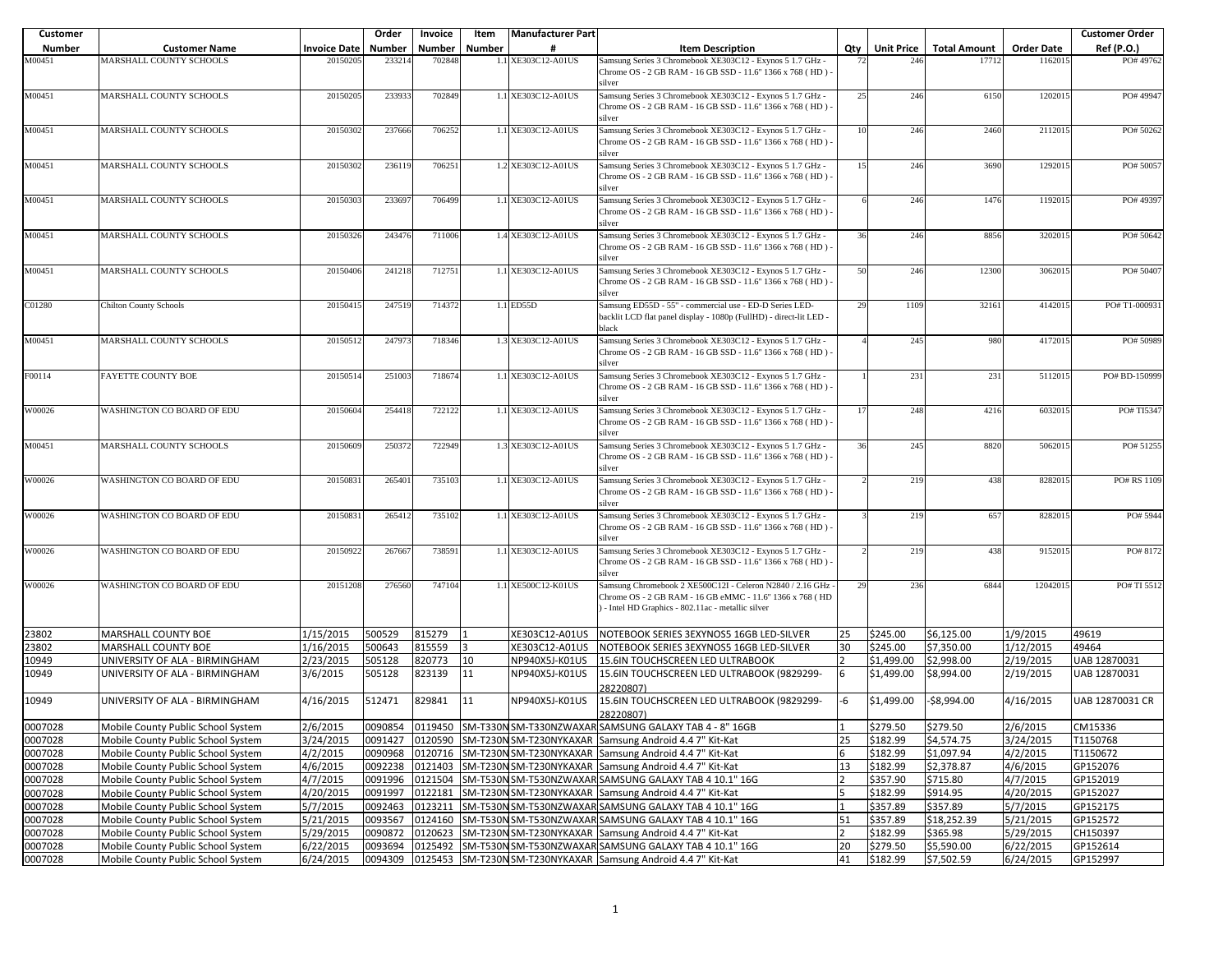| Customer      |                                    |                     | Order           | Invoice         | Item    | <b>Manufacturer Part</b>                    |                                                                                                    |     |                   |                     |                   | <b>Customer Order</b> |
|---------------|------------------------------------|---------------------|-----------------|-----------------|---------|---------------------------------------------|----------------------------------------------------------------------------------------------------|-----|-------------------|---------------------|-------------------|-----------------------|
| <b>Number</b> | <b>Customer Name</b>               | <b>Invoice Date</b> | Number          | <b>Number</b>   | Number  |                                             | <b>Item Description</b>                                                                            | Qtv | <b>Unit Price</b> | <b>Total Amount</b> | <b>Order Date</b> | Ref (P.O.)            |
| 0007028       | Mobile County Public School System | 6/25/2015           | 0093714         | 0125029         |         |                                             | SM-T230N SM-T230NYKAXAR Samsung Android 4.4 7" Kit-Kat                                             |     | \$182.99          | \$548.97            | 5/25/2015         | T1151122              |
| 0007028       | Mobile County Public School System | 6/25/2015           | 0094247         | 0125579         |         |                                             | SM-T530N SM-T530NZWAXAR SAMSUNG GALAXY TAB 4 10.1" 16G                                             |     | \$279.50          | \$279.50            | 6/25/2015         | GP152958              |
| 0007028       | Mobile County Public School System | 6/25/2015           | 0094248         | 0125578         |         |                                             | SM-T530N SM-T530NZWAXAR SAMSUNG GALAXY TAB 4 10.1" 16G                                             |     | \$279.50          | \$279.50            | 6/25/2015         | GP152959              |
| 0007028       | Mobile County Public School System | 7/9/2015            | 0094202         | 0125501         |         |                                             | SM-T230N SM-T230NYKAXAR Samsung Android 4.4 7" Kit-Kat                                             |     | \$182.99          | \$548.97            | 7/9/2015          | GP152852              |
| 0007028       | Mobile County Public School System | 7/28/2015           | 0094660         | 0126163         |         |                                             | SM-T530N SM-T530NZWAXAR SAMSUNG GALAXY TAB 4 10.1" 16G                                             | 12  | \$357.89          | \$4,294.68          | 7/28/2015         | GP153525              |
| 0007028       | Mobile County Public School System | 8/19/2015           | 0094599         | 0126861         |         |                                             | SM-T530N SM-T530NZWAXAR SAMSUNG GALAXY TAB 4 10.1" 16G                                             |     | \$357.89          | \$357.89            | 8/19/2015         | GP153409              |
| 0007028       | Mobile County Public School System | 8/19/2015           | 0094853         | 0126863         |         |                                             | SM-T530N SM-T530NZWAXAR SAMSUNG GALAXY TAB 4 10.1" 16G                                             |     | \$279.50          | \$1,397.50          | 8/19/2015         | GP153500              |
| 0007028       | Mobile County Public School System | 12/31/2015          | 0096395         | 0130347         |         |                                             | SM-T230N SM-T230NYKAXAR Samsung Android 4.4 7" Kit-Kat                                             | 40  | \$182.99          | \$7,319.60          | 12/31/2015        | T1160116              |
| 2568911183    | ALBERTVILLE CITY BD OF ED          | 10/22/2015          | ICI1AA051       |                 |         | ICI1AA051XE500C12-XE500C12-K01US            | Samsung Chromebook 2 XE500C12-K01US 11.6" LED 10                                                   |     | \$216.68          | \$2,166.80          | 10/22/2015        | 16-53                 |
|               |                                    |                     |                 |                 |         |                                             |                                                                                                    |     |                   |                     |                   |                       |
| 2568911183    | ALBERTVILLE CITY BD OF ED          | 12/9/2015           |                 |                 |         | ICI1AA051 ICI1AA051 XE500C12 XE500C12-K01US | Samsung Chromebook 2 XE500C12-K01US 11.6" LED 2                                                    |     | \$198.97          | \$397.94            | 11/24/2015        | 16-107                |
| 2568911183    | ALBERTVILLE CITY BD OF ED          | 12/9/2015           |                 |                 |         | ICI1AA051 ICI1AA051 XE500C12-XE500C12-K01US | Samsung Chromebook 2 XE500C12-K01US 11.6" LED 2                                                    |     | \$198.97          | \$397.94            | 11/24/2015        | 16-107                |
| 205-734-2933  | <b>CULLMAN COUNTY BOARD ED</b>     | 8/12/2015           |                 |                 |         |                                             | ICI1AA051IICI1AA051 SM-T230NSM-T230NZWAXAR SAMSUNG ELECTRONICS CO GALAXY TAB 4 / 7.0<br>INCH / 8GB | l2  | \$168.19          | \$336.38            | 8/11/2015         | 88204                 |
| 205-734-2933  | <b>CULLMAN COUNTY SCHOOLS</b>      | 9/11/2015           | ICI1AA051       |                 |         | ICI1AA051SM-T230NSM-T230NYKAXAR             | SAMSUNG GALAXY TAB 4 7" 8GB BLACK WIFI                                                             | 33  | \$147.58          | \$4,870.14          | 9/10/2015         | 225                   |
|               |                                    |                     |                 |                 |         |                                             | ANDROID KIT KAT                                                                                    |     |                   |                     |                   |                       |
| 7138342       | <b>HALL-KENT SCHOOL</b>            | 1/6/2015            | <b>FVCT459</b>  | RR46108         | 2857041 | XE303C12-A01US                              | SAM SERIES 3 CHROMEBOOK 16GB 2GB (2857041)                                                         | 50  | \$244.99          | \$12,249.50         | 12/31/2014        | 4286                  |
|               |                                    |                     |                 |                 |         |                                             |                                                                                                    |     |                   |                     |                   |                       |
| 8073501       | RANDOLPH COUNTY BOARD OF ED        | 1/8/2015            | FTQX433         | RS53943         | 2857041 | XE303C12-A01US                              | SAM SERIES 3 CHROMEBOOK 16GB 2GB (2857041)                                                         | 15  | \$192.00          | \$2,880.00          | 12/16/2014        | 2224                  |
| 7139711       | <b>GLENCOE ELEMENTARY SCHOOL</b>   | 1/15/2015           | <b>FVSX751</b>  | RW34145 2857041 |         | XE303C12-A01US                              | SAM SERIES 3 CHROMEBOOK 16GB 2GB (2857041)                                                         | 46  | \$247.49          | \$11,384.54         | 1/15/2015         | 15-000130             |
| 3639456       | WASHINGTON COUNTY BOARD OF EDUC.   | 1/16/2015           | <b>FVTX305</b>  | RX24317         | 2857041 | XE303C12-A01US                              | SAM SERIES 3 CHROMEBOOK 16GB 2GB (2857041)                                                         | 6   | \$210.00          | \$1,260.00          | 1/16/2015         | TI5316                |
| 5694420       | BLOUNT COUNTY BOARD OF EDUCATION   | 1/30/2015           | <b>FWNL116</b>  | SG02034         | 2857041 | XE303C12-A01US                              | SAM SERIES 3 CHROMEBOOK 16GB 2GB (2857041)                                                         | 45  | \$225.00          | \$10,125.00         | 1/30/2015         | T1150123              |
| 6757895       | ETOWAH COUNTY BOARD OF EDUCATION   | 2/2/2015            | FWPX978 SG72733 |                 | 2857041 | XE303C12-A01US                              | SAM SERIES 3 CHROMEBOOK 16GB 2GB (2857041)                                                         | 11  | \$246.51          | \$246.51            | 2/2/2015          | 15-001001             |
| 7315143       | <b>GLENCOE HIGH SCHOOL</b>         | 2/6/2015            | FWWK717 SK08429 |                 | 2857041 | XE303C12-A01US                              | SAM SERIES 3 CHROMEBOOK 16GB 2GB (2857041)                                                         | 14  | \$246.51          | \$986.04            | 2/6/2015          | 15-000299             |
| 3814352       | WINFIELD CITY SCHOOL DISTRICT      | 2/10/2015           | 1BJ9BKR         | SL39275         | 3040855 | S24C650PL                                   | SAMSUNG S24C650PL 24" LED MONITOR (3040855)                                                        | 1   | \$220.60          | \$220.60            | 2/9/2015          | 14646                 |
| 6757895       | ETOWAH COUNTY BOARD OF EDUCATION   | 2/16/2015           | FXJX428         | SN94384         | 2857041 | XE303C12-A01US                              | SAM SERIES 3 CHROMEBOOK 16GB 2GB (2857041)                                                         | 37  | \$246.51          | \$9,120.87          | 2/16/2015         | 15-001088             |
| 6478453       | PIKE COUNTY BOARD OF EDUCATION     | 2/24/2015           | <b>FXST667</b>  | SS64528         | 2913008 | S23C200B                                    | SAMSUNG S23C200B 23IN (2913008)                                                                    |     | \$145.00          | \$145.00            | 2/24/2015         | 15-002272             |
| 6478453       | PIKE COUNTY BOARD OF EDUCATION     | 2/25/2015           | <b>FXLZ219</b>  | ST24322         | 2744716 | <b>CLP-680ND</b>                            | SAMSUNG CLP-680ND CLR LASER 24PPM (2744716)                                                        |     | \$384.03          | \$384.03            | 2/18/2015         | 15-002319             |
|               |                                    |                     |                 |                 |         |                                             |                                                                                                    |     |                   |                     |                   |                       |
| 6919840       | LOUIS PIZITZ MIDDLE SCHOOL         | 3/2/2015            | <b>FXPV807</b>  | SW10573         | 2857041 | XE303C12-A01US                              | SAM SERIES 3 CHROMEBOOK 16GB 2GB (2857041)                                                         | 34  | \$205.00          | \$6,970.00          | 2/20/2015         | 30150599              |
| 8647520       | SOUTHSIDE ELEMENTARY SCHOOL        | 3/9/2015            | FZLX032         | SZ81782         | 2857041 | XE303C12-A01US                              | SAM SERIES 3 CHROMEBOOK 16GB 2GB (2857041)                                                         |     | \$246.51          | \$246.51            | 3/9/2015          | 15-000131             |
| 1084244       | <b>CHAMBERS COUNTY BOE</b>         | 3/10/2015           | FZGW976         | TB64623         | 2857041 | XE303C12-A01US                              | SAM SERIES 3 CHROMEBOOK 16GB 2GB (2857041)                                                         | 60  | \$199.00          | \$11,940.00         | 3/4/2015          | 15-59267              |
| 1084244       | <b>CHAMBERS COUNTY BOE</b>         | 3/12/2015           | FZGW921         | TC85786         | 2857041 | XE303C12-A01US                              | SAM SERIES 3 CHROMEBOOK 16GB 2GB (2857041)                                                         | 30  | \$199.00          | \$5,970.00          | 3/4/2015          | 15-59267              |
| 8681957       | <b>HIGHLAND SCHOOL</b>             | 3/18/2015           | FZWX529         | TF79090         | 2857041 | XE303C12-A01US                              | SAM SERIES 3 CHROMEBOOK 16GB 2GB (2857041)                                                         | 13  | \$246.51          | \$739.53            | 3/17/2015         | 15-000080             |
| 1084244       | <b>CHAMBERS COUNTY BOE</b>         | 3/20/2015           | FZGX028         | TH38396         | 2857041 | XE303C12-A01US                              | SAM SERIES 3 CHROMEBOOK 16GB 2GB (2857041)                                                         | 30  | \$199.00          | \$5,970.00          | 3/4/2015          | 15-59267              |
| 1084244       | CHAMBERS COUNTY BOE                | 3/20/2015           | FZGX057         | TH38398         | 2857041 | XE303C12-A01US                              | SAM SERIES 3 CHROMEBOOK 16GB 2GB (2857041)                                                         | 30  | \$199.00          | \$5,970.00          | 3/4/2015          | 15-59267              |
| 9889373       | PAINE INTERMEDIATE SCHOOL          | 3/23/2015           | <b>GBFT479</b>  | TJ20844         | 2857041 | XE303C12-A01US                              | SAM SERIES 3 CHROMEBOOK 16GB 2GB (2857041)                                                         | 15  | \$246.51          | \$3,697.65          | 3/23/2015         | 69315-474             |
| 6757895       | ETOWAH COUNTY BOARD OF EDUCATION   | 3/24/2015           | GBHM658 TJ62895 |                 | 2913014 | S27C450D                                    | SAMSUNG S27C450D 27IN (2913014)                                                                    |     | \$311.21          | \$311.21            | 3/24/2015         | 15-001360             |
| 8647520       | SOUTHSIDE ELEMENTARY SCHOOL        | 4/13/2015           | GCGX601         | TT07420         | 2857041 | XE303C12-A01US                              | SAM SERIES 3 CHROMEBOOK 16GB 2GB (2857041)                                                         |     | \$246.51          | \$246.51            | 4/13/2015         | 15-000151             |
| 3639456       | WASHINGTON COUNTY BOARD OF EDUC.   | 4/14/2015           | GCGR432         | TT90637         | 2857041 | XE303C12-A01US                              | SAM SERIES 3 CHROMEBOOK 16GB 2GB (2857041)                                                         | 80  | \$208.97          | \$16,717.60         | 4/13/2015         | SI1005                |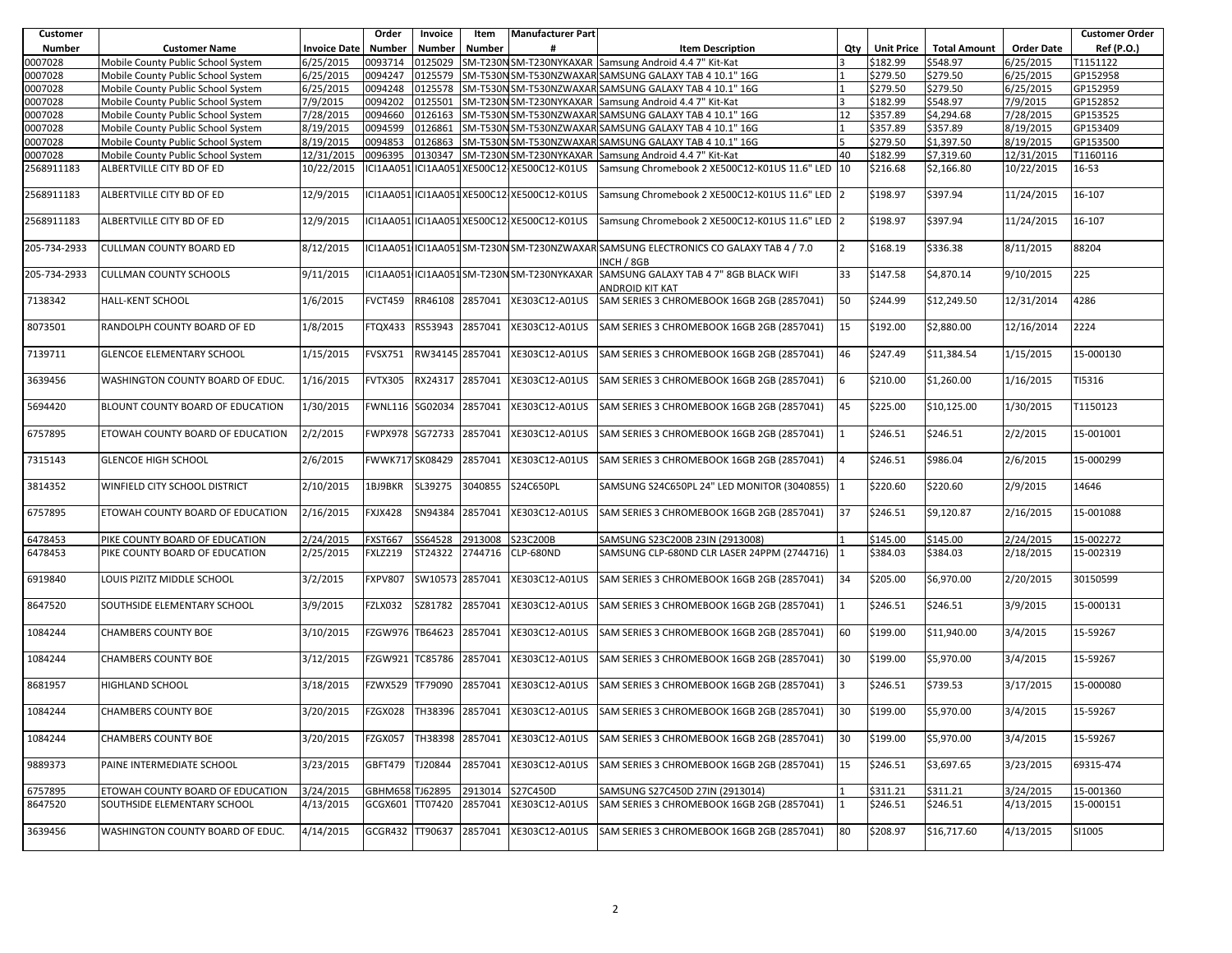| Customer |                                             |                     | Order                   | Invoice         | Item    | <b>Manufacturer Part</b> |                                                                                              |                |                   |                     |                   | <b>Customer Order</b>          |
|----------|---------------------------------------------|---------------------|-------------------------|-----------------|---------|--------------------------|----------------------------------------------------------------------------------------------|----------------|-------------------|---------------------|-------------------|--------------------------------|
| Number   | <b>Customer Name</b>                        | <b>Invoice Date</b> | <b>Number</b>           | <b>Number</b>   | Number  |                          | <b>Item Description</b>                                                                      | Qty            | <b>Unit Price</b> | <b>Total Amount</b> | <b>Order Date</b> | Ref (P.O.)                     |
| 1975133  | TALLADEGA COUNTY BOARD OF EDUC.             | 4/16/2015           | <b>GCJP161</b>          | TV65065         | 3145758 |                          | SM-P6000ZWVXAR SAMSUNG GALAXY NOTE 10.1 32GB WHITE<br>3145758)                               |                | \$542.95          | \$542.95            | 4/14/2015         | CO-159282                      |
| 3639456  | WASHINGTON COUNTY BOARD OF EDUC.            | 4/22/2015           | GCPD603                 | TZ51611         | 2857041 | XE303C12-A01US           | SAM SERIES 3 CHROMEBOOK 16GB 2GB (2857041)                                                   | 6              | \$210.00          | \$1,260.00          | 4/20/2015         | 5251                           |
| 8073501  | RANDOLPH COUNTY BOARD OF ED                 | 4/22/2015           | GCTF873                 | TZ53777         | 2857041 | XE303C12-A01US           | SAM SERIES 3 CHROMEBOOK 16GB 2GB (2857041)                                                   | 9              | \$195.00          | \$1,755.00          | 4/22/2015         | 2362                           |
| 6757895  | ETOWAH COUNTY BOARD OF EDUCATION            | 4/23/2015           | GCVR090                 | TZ96725         | 2857041 | XE303C12-A01US           | SAM SERIES 3 CHROMEBOOK 16GB 2GB (2857041)                                                   | 6              | \$246.51          | \$1,479.06          | 4/23/2015         | 15-001716                      |
| 6757895  | ETOWAH COUNTY BOARD OF EDUCATION            | 5/1/2015            | GDGR107                 | VF50136         | 2857041 | XE303C12-A01US           | SAM SERIES 3 CHROMEBOOK 16GB 2GB (2857041)                                                   | 27             | \$246.51          | \$6,655.77          | 5/1/2015          | 15-001775                      |
| 6757895  | ETOWAH COUNTY BOARD OF EDUCATION            | 5/1/2015            | GDGQ737 VF55208         |                 | 2857041 | XE303C12-A01US           | SAM SERIES 3 CHROMEBOOK 16GB 2GB (2857041)                                                   | 14             | \$246.51          | \$3,451.14          | 5/1/2015          | 15-001732                      |
| 1880933  | CHEROKEE COUNTY BOARD OF EDUCATION 5/4/2015 |                     | 1BJZ8S8                 | VF95050         | 3010832 | MLT-D116S/XAA            | SAMSUNG TONER 1.2K YIELD FOR M2625D<br>(3010832)                                             | 15             | \$36.79           | \$183.95            | 4/28/2015         | 15-2868                        |
| 7315143  | <b>GLENCOE HIGH SCHOOL</b>                  | 5/5/2015            | GCDV522                 | VG50295         | 3025616 | MLT-D203L/XAA            | SAMSUNG TONER 5K YIELD (3025616)                                                             |                | \$117.59          | \$235.18            | 4/10/2015         | 15-000440                      |
| 1975133  | TALLADEGA COUNTY BOARD OF EDUC.             | 5/7/2015            | GCSL269                 | VH64377         | 3145715 | EF-BP600BBEGUJ           | SAMSUNG BOOK COVER GALAXY NOTE 10.1<br>(3145715)                                             |                | \$38.96           | \$38.96             | 4/22/2015         | CO-159293                      |
| 6757895  | ETOWAH COUNTY BOARD OF EDUCATION            | 5/7/2015            | GDMX405 VH69171         |                 | 2857041 | XE303C12-A01US           | SAM SERIES 3 CHROMEBOOK 16GB 2GB (2857041)                                                   | $\mathbf{11}$  | \$246.51          | \$246.51            | 5/7/2015          | 15-001880                      |
| 10150409 | WEST END ELEMENTARY SCHOOL                  | 5/11/2015           | GDQX647                 | VJ97413         | 2857041 | XE303C12-A01US           | SAM SERIES 3 CHROMEBOOK 16GB 2GB (2857041)                                                   | 12             | \$246.51          | \$2,958.12          | 5/11/2015         | 15-000195                      |
| 6757895  | ETOWAH COUNTY BOARD OF EDUCATION            | 5/14/2015           | GDXD174 VM07988 2857041 |                 |         | XE303C12-A01US           | SAM SERIES 3 CHROMEBOOK 16GB 2GB (2857041)                                                   | 11             | \$246.51          | \$2,711.61          | 5/14/2015         | 15-001977                      |
| 6757895  | ETOWAH COUNTY BOARD OF EDUCATION            | 5/19/2015           | GFDF557                 | VN81969         | 2857041 | XE303C12-A01US           | SAM SERIES 3 CHROMEBOOK 16GB 2GB (2857041)                                                   | 14             | \$246.51          | \$3,451.14          | 5/19/2015         | 15-002015                      |
| 6757895  | ETOWAH COUNTY BOARD OF EDUCATION            | 5/22/2015           | GDMX405 VQ67036         |                 | 2857041 | XE303C12-A01US           | SAM SERIES 3 CHROMEBOOK 16GB 2GB (2857041)                                                   | $-1$           | \$246.51          | -\$246.51           | 5/7/2015          | RMA 008198621 A<br>15-001880   |
| 8681957  | HIGHLAND SCHOOL                             | 5/26/2015           | GFJV092                 | VQ92433         | 2857041 | XE303C12-A01US           | SAM SERIES 3 CHROMEBOOK 16GB 2GB (2857041)                                                   |                | \$246.51          | \$246.51            | 5/26/2015         | 15-000129                      |
| 6757895  | ETOWAH COUNTY BOARD OF EDUCATION            | 5/26/2015           | GFJV022                 | VQ92444         | 2857041 | XE303C12-A01US           | SAM SERIES 3 CHROMEBOOK 16GB 2GB (2857041)                                                   |                | \$246.51          | \$246.51            | 5/26/2015         | 15-002061                      |
| 6757895  | ETOWAH COUNTY BOARD OF EDUCATION            | 5/26/2015           | GFJV057                 | VQ92455         | 2857041 | XE303C12-A01US           | SAM SERIES 3 CHROMEBOOK 16GB 2GB (2857041)                                                   | 11             | \$246.51          | \$246.51            | 5/26/2015         | 15-002062                      |
| 3639456  | WASHINGTON COUNTY BOARD OF EDUC.            | 6/3/2015            | GFSL963                 | VW19337 2857041 |         | XE303C12-A01US           | SAM SERIES 3 CHROMEBOOK 16GB 2GB (2857041)                                                   | 25             | \$210.00          | \$5,250.00          | 6/2/2015          | TI5348                         |
| 6757895  | ETOWAH COUNTY BOARD OF EDUCATION            | 6/4/2015            | GFXH629                 | VW58722 2857041 |         | XE303C12-A01US           | SAM SERIES 3 CHROMEBOOK 16GB 2GB (2857041)                                                   | 6              | \$246.51          | \$1,479.06          | 6/4/2015          | 15-002213                      |
| 4440081  | CHOCTAW COUNTY BOARD OF EDUCATION 6/19/2015 |                     | GFQL536                 | WG43432 2857041 |         | XE303C12-A01US           | SAM SERIES 3 CHROMEBOOK 16GB 2GB (2857041)                                                   | 25             | \$195.00          | \$4,875.00          | 5/29/2015         | F5000141                       |
| 6121927  | TALLADEGA CITY BOARD OF EDUCATION           | 6/23/2015           | GFDD981                 | WH70291 2857041 |         | XE303C12-A01US           | SAM SERIES 3 CHROMEBOOK 16GB 2GB (2857041)                                                   | 25             | \$195.00          | \$4,875.00          | 5/19/2015         | TI-150056                      |
| 3639456  | WASHINGTON COUNTY BOARD OF EDUC.            | 6/23/2015           | GGSH602 WH71903 2857041 |                 |         | XE303C12-A01US           | SAM SERIES 3 CHROMEBOOK 16GB 2GB (2857041)                                                   | 12             | \$210.00          | \$2,520.00          | 6/22/2015         | RS1105                         |
| 6121927  | TALLADEGA CITY BOARD OF EDUCATION           | 6/27/2015           | GFPD706                 | WK64375 2857041 |         | XE303C12-A01US           | SAM SERIES 3 CHROMEBOOK 16GB 2GB (2857041)                                                   | 100            | \$195.00          | \$19,500.00         | 5/28/2015         | TI-150075                      |
| 6757895  | ETOWAH COUNTY BOARD OF EDUCATION            | 7/21/2015           | <b>GJDF848</b>          | WV60963 2857041 |         | XE303C12-A01US           | SAM SERIES 3 CHROMEBOOK 16GB 2GB (2857041)                                                   | 20             | \$217.79          | \$4,355.80          | 7/21/2015         | 15-002408                      |
| 5378485  | <b>GUNTERSVILLE BOARD OF EDUCATION</b>      | 7/23/2015           | GJGV280                 | WW707643417019  |         | MZ-7KE1T0BW              | SAMSUNG 850 PRO SERIES 1TB SSD (3417019)                                                     |                | \$530.99          | \$530.99            | 7/23/2015         | 15-1030                        |
| 5378485  | <b>GUNTERSVILLE BOARD OF EDUCATION</b>      | 7/23/2015           | GJGV280                 | WW707643417033  |         | MZ-7KE512BW              | SAMSUNG 850 PRO SERIES 512GB SSD (3417033)                                                   |                | \$278.48          | \$278.48            | 7/23/2015         | 15-1030                        |
| 12397196 | LAFAYETTE HIGH SCHOOL                       | 7/27/2015           |                         |                 |         |                          | GJBB621   WZ28658 2857041   XE303C12-A01US   SAM SERIES 3 CHROMEBOOK 16GB 2GB (2857041)   14 |                | \$199.00          | \$2,786.00          | 7/17/2015         | L5-398                         |
| 7139711  | <b>GLENCOE ELEMENTARY SCHOOL</b>            | 7/31/2015           | GJQT793                 | XC26894         | 2857041 | XE303C12-A01US           | SAM SERIES 3 CHROMEBOOK 16GB 2GB (2857041)                                                   | $\overline{9}$ | \$217.79          | \$1,960.11          | 7/31/2015         | 15-000302                      |
| 6627484  | FORT PAYNE CITY BOARD OF EDUCATION          | 8/6/2015            | GJZC614                 | XF95150         | 3514698 | MZ-75E1T0B/AM            | SAMSUNG 850EVO 1TB SATA SSD (3514698)                                                        | 11             | \$348.00          | \$3,828.00          | 8/6/2015          | GT150106                       |
| 167429   | UNIVERSITY OF ALABAMA                       | 8/17/2015           | <b>1BKVKHC XK92381</b>  |                 | 2775528 | CLT-K406S                | SAMSUNG K406 TONER BLK (2775528)                                                             |                | \$55.19           | \$55.19             | 8/13/2015         | 2053482691                     |
| 1084244  | <b>CHAMBERS COUNTY BOE</b>                  | 8/24/2015           | 1BKXK47                 | XN83122 2857041 |         | XE303C12-A01US           | SAM SERIES 3 CHROMEBOOK 16GB 2GB (2857041)                                                   | 11             | \$204.48          | \$204.48            | 8/21/2015         | 15-000131 TAX<br><b>EXEMPT</b> |
| 3639456  | WASHINGTON COUNTY BOARD OF EDUC.            | 8/24/2015           | GKQH115 XP33618 2857041 |                 |         | XE303C12-A01US           | SAM SERIES 3 CHROMEBOOK 16GB 2GB (2857041)                                                   | 12             | \$208.97          | \$417.94            | 8/20/2015         | 117330                         |